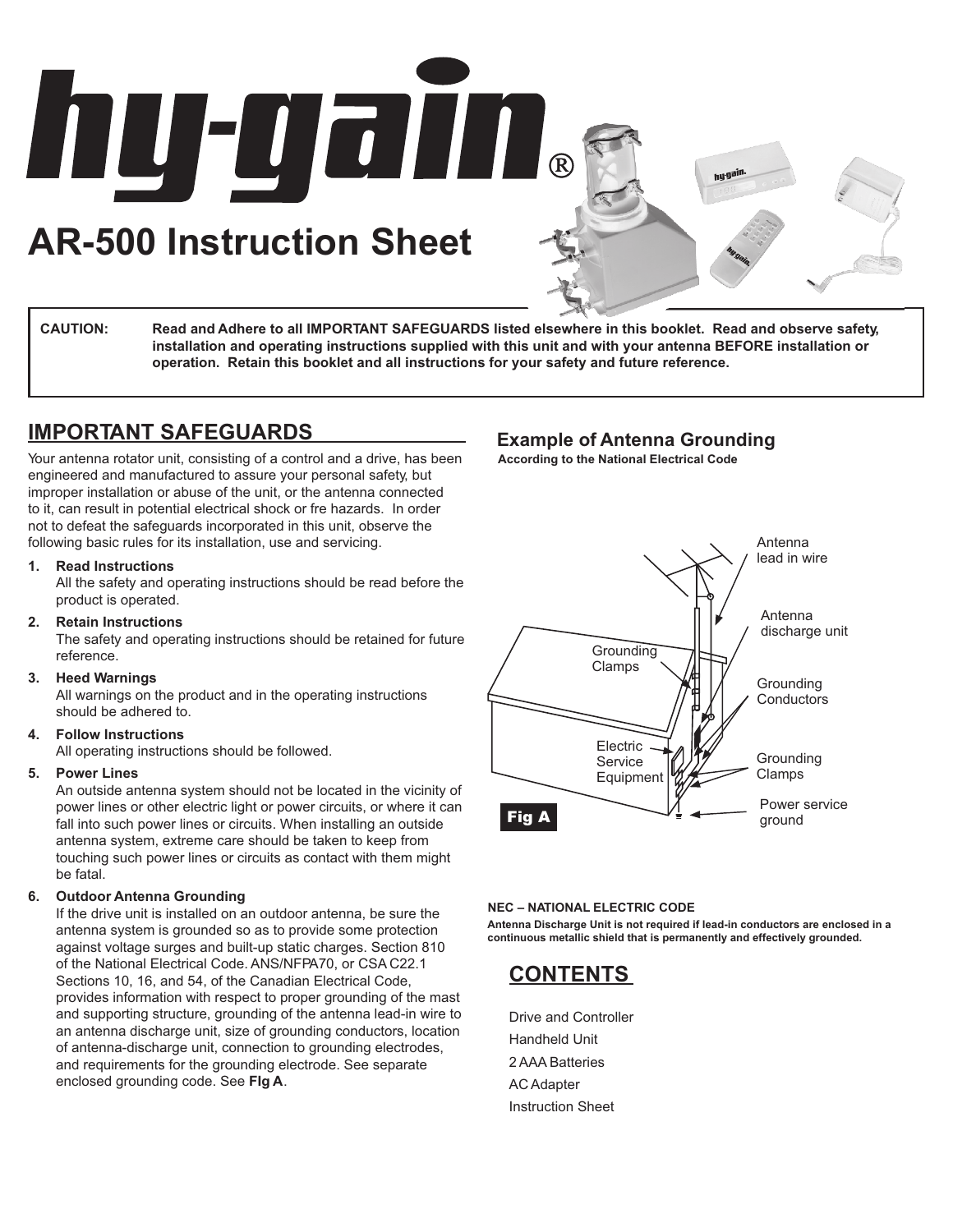#### **7. Ventilation**

Your control is provided with ventilation openings to allow heat generated during operation to be released. If these openings are blocked, heat build-up can cause failure of the control and external damage. Therefore:

- Never block the ventilation slots by placing it on a bed, sofa, rug, etc.
- Never place in a "built-in" enclosure unless proper ventilation is provided.
- Never cover the openings with cloth or materiel.
- Never place near or over radiators, heat registers, amplifers, or other heat sources.

#### **8. Grounding or Polarization**

Your control may be equipped with a polarized AC line plug (one blade of the plug is wider than the other). This safety feature allows the plug to ft into the power outlet only one way. Should you be unable to insert the plug fully into the outlet, try reversing the plug. Should it still fail to ft, contact your electrician to replace your obsolete outlet. Do not defeat the safety purpose of the polarized plug.

#### **9. Power sources**

Operate the control only from an A.C. power source as indicated on the bottom of the control. Do not use D.C.

#### **10. Overloading**

Overloaded AC outlets and extension cords are dangerous, and so are frayed power cords and broken plugs. They may result in a shock or fre hazard. Unplug the control and call your service technician for replacement.

#### **11. Power Cord Protection**

Do not allow anything to rest on or roll over the power cord, and do not place the control where power cord is subject to traffc or abuse. Pay particular attention to the cord at the plug and the point where it exists from the control unit. This may result in a shock or fre hazard.

#### **12. Object and Liquid Entry**

All individuals, especially children, should be cautioned about dropping or pushing objects into any openings. Some internal parts carry hazardous voltages and contact can result in electrical shock. Objects dropped into the control may also result in a fre hazard.

#### **13. Water and Moisture**

Never expose the control to rain or water. If the control becomes damp or wet, or if liquids are spilled into it, unplug the control automatically switches off 5 seconds after it is initially plugged in or after a power glitch. and have it inspected by a service technician before further use. Liquids, rain or excessive moisture may cause electrical shorts which can result in fre or shock hazards. Never operate the control near water, such as a swimming pool, etc. or near a bathtub, sink, laundry tub, or in a wet basement.

#### **14. Cleaning**

Unplug the control before cleaning. Use a slightly damp (not wet) cloth. Do not use an aerosol directly on the control since it may over spray and cause electrical shock.

#### **15. Performance Change**

Whenever the unit exhibits distinct change on performance, unplug the control and call your dealer or service technician.

#### **16. Servicing**

Any attempt to dissemble the control or drive portions of the unit may expose you to high voltage or other hazards. Observe all cautionary labels, warnings and safeguards.

#### **17. Damage Requiring Service**

If the control has been dropped or the case has been damaged, fre, and shock hazard may exist. Unplug the control and have it checked by a service technician before use.

#### **18. Replacement Parts**

When replacements parts are required, have the service technician verify that the replacements used have the same safety characteristics as the original parts. Unauthorized substitutions may result in a risk of fre or electric shock, or other risks.

#### **19. Safety Check**

Upon completion of any service or repairs to the unit, please ask the service technician to perform routine safety checks to determine that the unit is in a safe operating condition.

#### **20. Lightning**

For added protection of the control during a lightning storm or when control is to be left unattended for an extended period of time, unplug it from the wall outlet and disconnect the rotator cable. This will prevent possible shock, fre hazard and damage to the control due to lightning storms or power line surges.

#### **21. Rooftop Installation**

Always use extreme caution when installing a rooftop antenna and rotator system to reduce the risk of falls. Wear rubber-soled shoes and use a sturdy ladder. Do not install on a windy day or when the roof is wet or is covered with ice or snow.

## **ROTATOR INSTALLATION**

**1.** Determine proper size number of rotator cable from chart. Three conductor cable is suitable, but if four conductor cable is used, connect both conductors 3 and 4 to terminal 3 on the drive and control.

| Gage       |     | <b>No. of Conductors</b> | <b>Maximum Length</b> |               |
|------------|-----|--------------------------|-----------------------|---------------|
| <b>AWG</b> | MМ  |                          | Feet                  | <b>Meters</b> |
| 22         | .6  | 3                        | 180                   | 55            |
| 22         | .6  | 4*                       | 200                   | 61            |
| 20         | .8  | 3                        | 280                   | 85            |
| 20         | .8  | 4*                       | 310                   | 95            |
| 18         | 1.0 |                          | 445                   | 136           |
| 18         | 1.0 | 4*                       | 510                   | 155           |

**\*NOTES:** Attach 3 and 4 conductors to No. 3 terminals on control and drive.

**\*NOTAS:** Conecte los conductores 3 y 4 al terminal No. 3 en el control y en la guía.

**2.** Install drive unit. On new drive units, arrow on mast support should be aligned with arrow shaped mast stop on housing. Install drive unit with arrows pointing south. Using a short piece of mast (3 feet or less), install the antenna to the drive unit aiming the antenna south. When desired channels are close to or on opposite sides of the north end stops, the antenna may be installed pointing north. Note, however, that the antenna will be pointing in the opposite direction from that indicated on the control. An alternative means of setting up is to perform a synchronization of the drive unit using the controller. Then set up the antenna pointing north. Ensure power is disconnected from the controller when making antenna adjustments. See **Fig 1** and **2**.



*\*Mount antenna as close to rotor as possible. use no more than 3 feet of mast in top of drive unit.*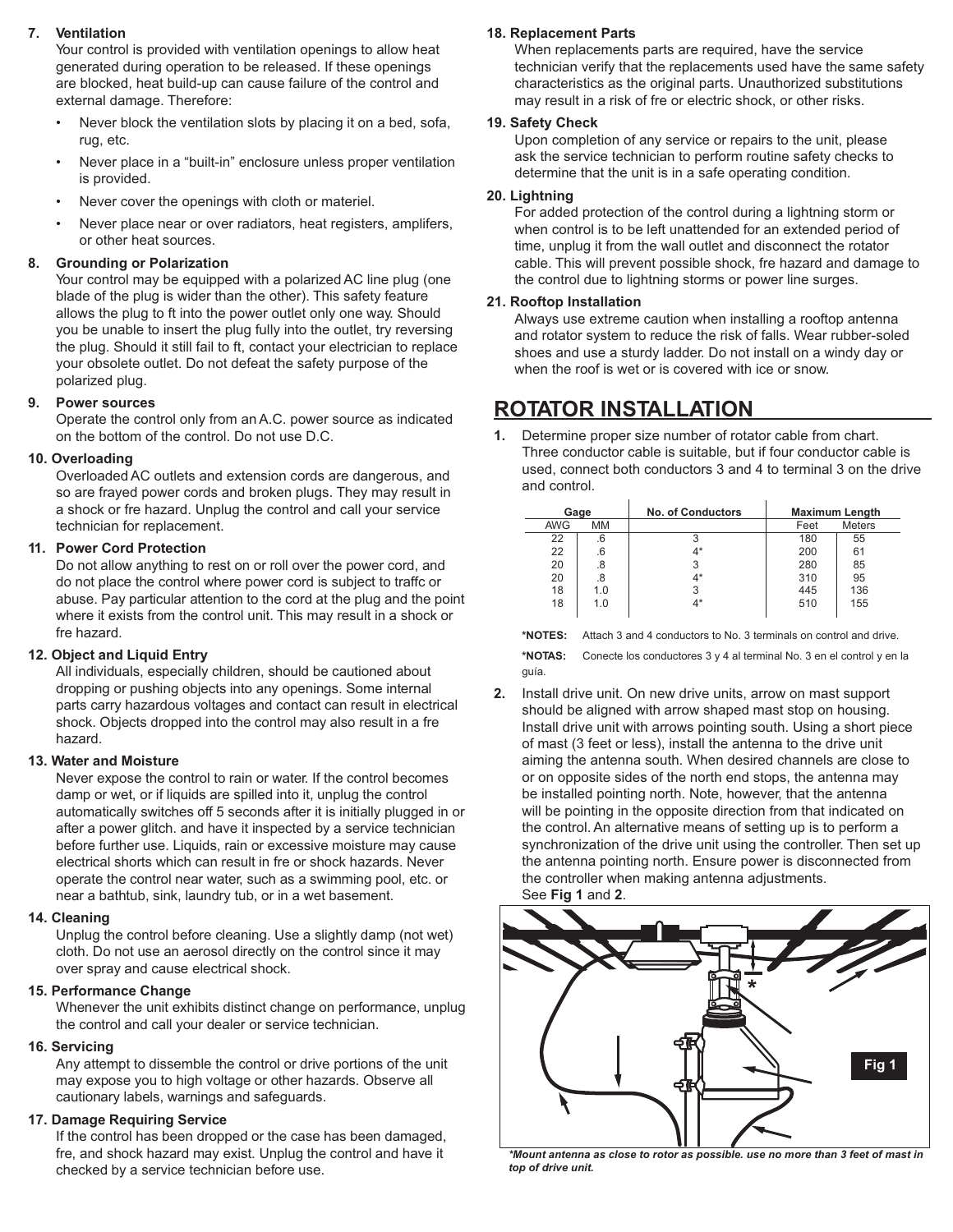



- **3.** Connect rotator cable to drive unit terminal board. See **Fig 3**. **CAUTION:** When using jacketed cable, be sure jacket of cable passes thru the grommet to avoid moisture collection in the cable.
- **4.** Attach rotator cable and antenna cable securely to mast or tower, and pass through building to TV or FM set.
	- **NOTES:** See **Fig A** of the Important Safeguards section regarding grounding of the lead-in cable for lightning protection.

**CAUTION: Before disconnecting old control box, make note of each wire color and the corresponding terminal connections. To reduce the risk of electric shock, do not remove cover. No user-serviceable parts inside. Refer servicing to qualifed service personnel.**

## **CONTROLLER INSTALLATION**

- **1.** Determine the AC supply voltage and frequency in your country. The US, Canada, Japan, Taiwan and South America are generally 120 VAC Hz. Europe, Africa, Australia and Asia (except above mentioned) are generally 230 VAC 50 Hz. Your power company will advise. Ensure the supplied wall plug power supply voltage has the same input voltage as your household supply (±10%). If not, contact your dealer.
- **2.** Plug the power supply into the controller and the household supply. Observe the digital diagnostic display. It should display:
	- **60H** (or 50H in 50 Hz countries)
	- **HH1** (to use with the supplied handheld remote control) If the above are not correct refer to **Appendix A** to change.
- **3.** Disconnect the wall plug supply at the wall outlet. Connect the cables between the controller and drive unit. See **Fig B**.
- **4.** Reconnect the AC supply to the controller. After 5 seconds it will switch off. Switch back on by pressing any key on the front panel or handheld remote control. Perform a synchronization by pressing the sync button on the left of the front panel. This takes slightly over one minute. The unit may now be operated from the

front panel using the up and down controls.

#### **5. Digital Compass**

This feature operates as follows: The display **000** to **360** degrees where:

- **000** is North (fully CCW viewed by a bird)
- **090** is East
- **180** is South
- **270** is West
- **360** is North (fully CW viewed by a bird)